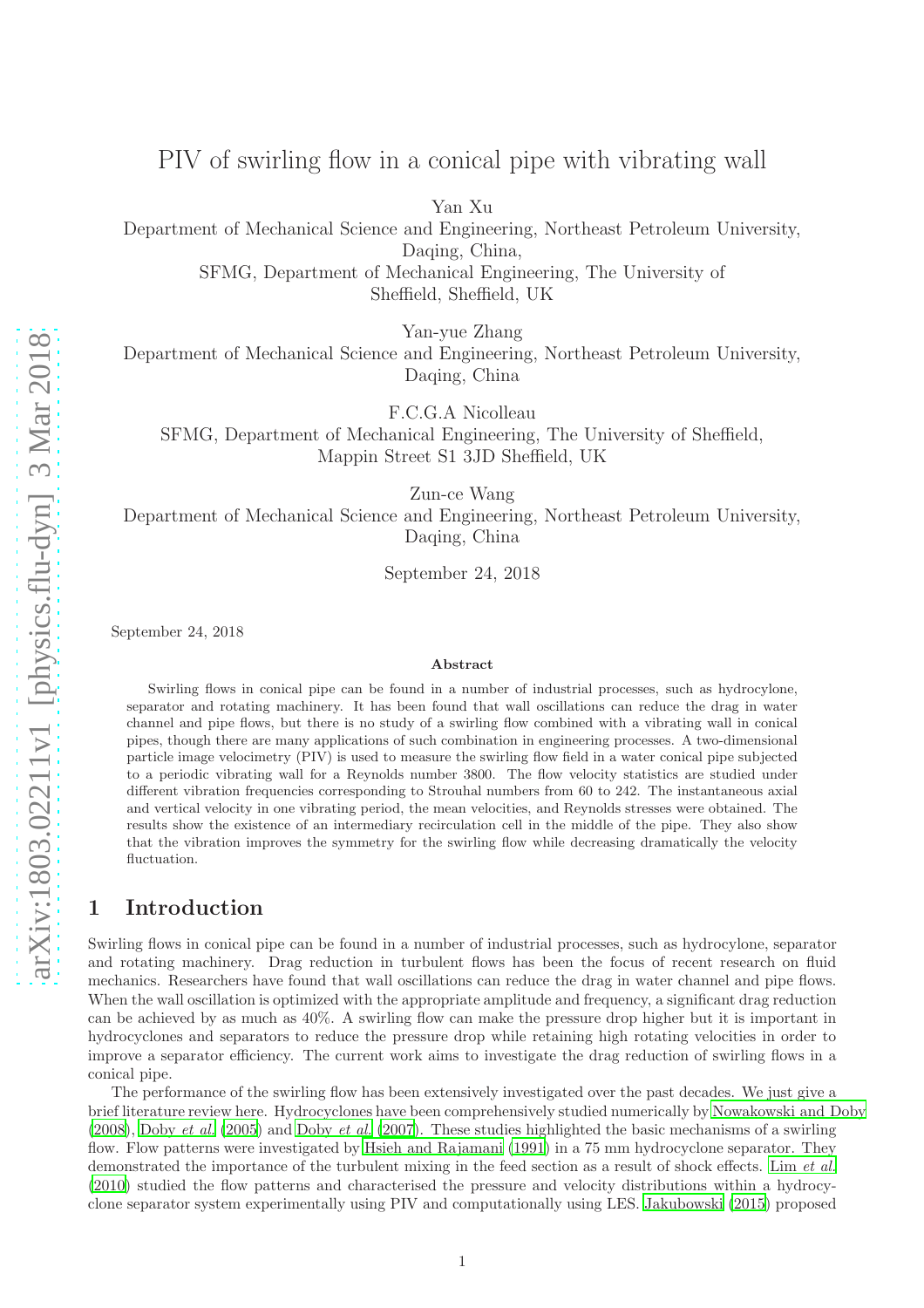secondary flow identification methods and identified the secondary flows occurring in a whirlpool using PIV experiments. [Marins](#page-7-5) *et al.* [\(2010\)](#page-7-5) investigated the velocity fluctuations of the three-dimensional flow occuring in a hydrocyclone without an air-core using LDA and PIV techniques. Shi *[et al.](#page-7-6)* [\(2012\)](#page-7-6) studied a new vane-type pipe separator (VTPS) by using PIV and measured the swirling velocity field distribution. They characterised the tangential and axial velocity profiles.

Cui *[et al.](#page-6-1)* [\(2014\)](#page-6-1) studied experimentally the flow field in a hydrocyclone separator system ( $\approx$  50 mm) with aircore using PIV and computationally using Reynolds stress model (RSM). Vortices and axial velocity distributions obtained by numerical and experimental methods were in good agreement. Oruç *[et al.](#page-7-7)* [\(2016](#page-7-7)) used particle image velocimetry (PIV) to investigate the passive control of water flow downstream of a circular cylinder ( $\beta$ ) 50 mm). Their study confirmed that the flow can be successfully controlled by removing large-scale vortical flow structures.

Reynolds shear stress and turbulent kinetic energy distributions related to the fluctuating velocity components measured in the wake region and flow-induced vibrations in pipes have been actively studied for a long time. [Ibrahim \(2010](#page-7-8), [2011\)](#page-7-9) highlighted that a pipe conveying fluid may exhibit a variety of dynamic behaviours. [Zhang and Chen \(2013,](#page-7-10) [2014\)](#page-7-11) studied the influence of external excitations on a pipe flow. [Zhou](#page-7-12) *et al.* [\(2017\)](#page-7-12) investigated chaotic vibration motions in pipes conveying pulsating fluid. The analysis indicates that under small perturbations, complicated dynamics may occur. The role of spanwise wall oscillations has been found to be very important in drag reduction.

The influence of the spanwise wall oscillations on turbulence in channel flows has been studied by means of numerical and experimental studies. It was first studied by Jung *[et al.](#page-7-13)* [\(1992](#page-7-13)) and [Akhavan](#page-6-2) *et al.* [\(1993\)](#page-6-2) who found a continuous reduction of drag and turbulence intensity.

Choi *[et al.](#page-6-3)* [\(2002\)](#page-6-3), [Huang](#page-7-14) *et al.* [\(2004\)](#page-7-14) studied numerically the drag reduction in channel and pipe flows subjected to spanwise wall oscillations. See also Yu *[et al.](#page-7-15)* [\(2014\)](#page-7-15) for the effect on heat transfer. [Quadrio and Ricco](#page-7-16) [\(2004\)](#page-7-16) carried out DNS studies on the turbulent wall shear stress in a turbulent channel flow forced by lateral sinusoidal oscillations of the walls. Researches on pipe flow oscillating around its axis conducted by [Quadrio and Sibilla \(2000\)](#page-7-17) showed also a drag reduction for this geometry. [Touber and Leschziner \(2012](#page-7-18)) used DNS to study a fully developed channel flow subjected to oscillatory spanwise wall motion and discussed the fundamental mechanisms responsible for the reduction in turbulent friction drag resulting from the spanwise wall motion. Results show that an oscillation period  $Tu_{\tau}^{2}/\nu$  of the order of  $10^{2}$  leads to a strong decline in the level of the Reynolds stresses. [Ge and Jin \(2017\)](#page-7-19) carried out DNS studies on the turbulent channel flow and showed that spanwise wall oscillation can lead to attenuation of the turbulent enstrophy, which directly enhances turbulent dissipation leading to lower-drag conditions.

From this brief review, it appears that wall oscillations can reduce the drag in water channel and pipe flows, and researchers have used PIV to study the swirling flow field and to measure the effect of vibration on the flow field. But to our knowledge there is no study of a swirling flow combined with a vibrating wall in conical pipe, though there are many applications of such combination in engineering processes - such as hydrocyclone to name one. In this paper, PIV is used to measure the swirling flow field in a conical pipe subjected to a periodic axial vibration.

The paper is organised as follows: in § [2](#page-1-0) we describe the experimental set up, its notations and its parameters. The results are then presented and discussed in  $\S$ [3.](#page-4-0) The main conclusions are summarised in  $\S$ [4.](#page-6-4)

### <span id="page-1-0"></span>2 Experimental set up

The axi-symmetrical pipe geometry is shown in Fig. [1.](#page-2-0) It consists of three pipe elements. The pipe entry is a cylinder of diameter  $D_1$  and length  $h_1$ , the pipe exit a cylinder of diameter  $D_2$  and length  $h_3$ . The working section is a cone linking these two cylinders. Its length is  $h_2$ .

The flow is injected in the first pipe element as shown in Fig. [1](#page-2-0) (bottom) with two opposite inlets in the vertical direction (z). The velocity at these inlet ist  $U_{in}$ . The swirling flow is generated by the two tangential flow injections at the inlet it then enters the cylindrical chamber that is immediately followed by the conical section. The flow exits at the extremity of the pipe element of diameter  $D_2$ . Deionized water is used as the working fluid. The water pumped from the water tank using a centrifugal pump is fed into the conical pipe under controlled flow condition by a set of valves. The flow rate is 0.6 m<sup>3</sup> h<sup>-1</sup>, the pipe inlet mean velocity,  $U_{mean}$ , 0.068 m s<sup>-1</sup>, the Reynolds number at the cone inlet is  $Re_1 = 3800$ . The pipe geometry and flow properties are summarised in Table [1.](#page-3-0) Before taking measurements, in order to ensure that the flow is steady, it was allowed to settle for about two minutes that is about 30 cycles as the flow rate is 0.6 m<sup>3</sup> h<sup>-1</sup>.

A sinusoidal vibration (Fig. [2\)](#page-2-1) is then imposed on the pipe wall at the inlet in the axial direction  $x$ . We use  $f = 50$  Hz, 100 Hz and 200 Hz as excitation frequencies. Or in non-dimensional form  $St = 60.7$ , 121 and 242,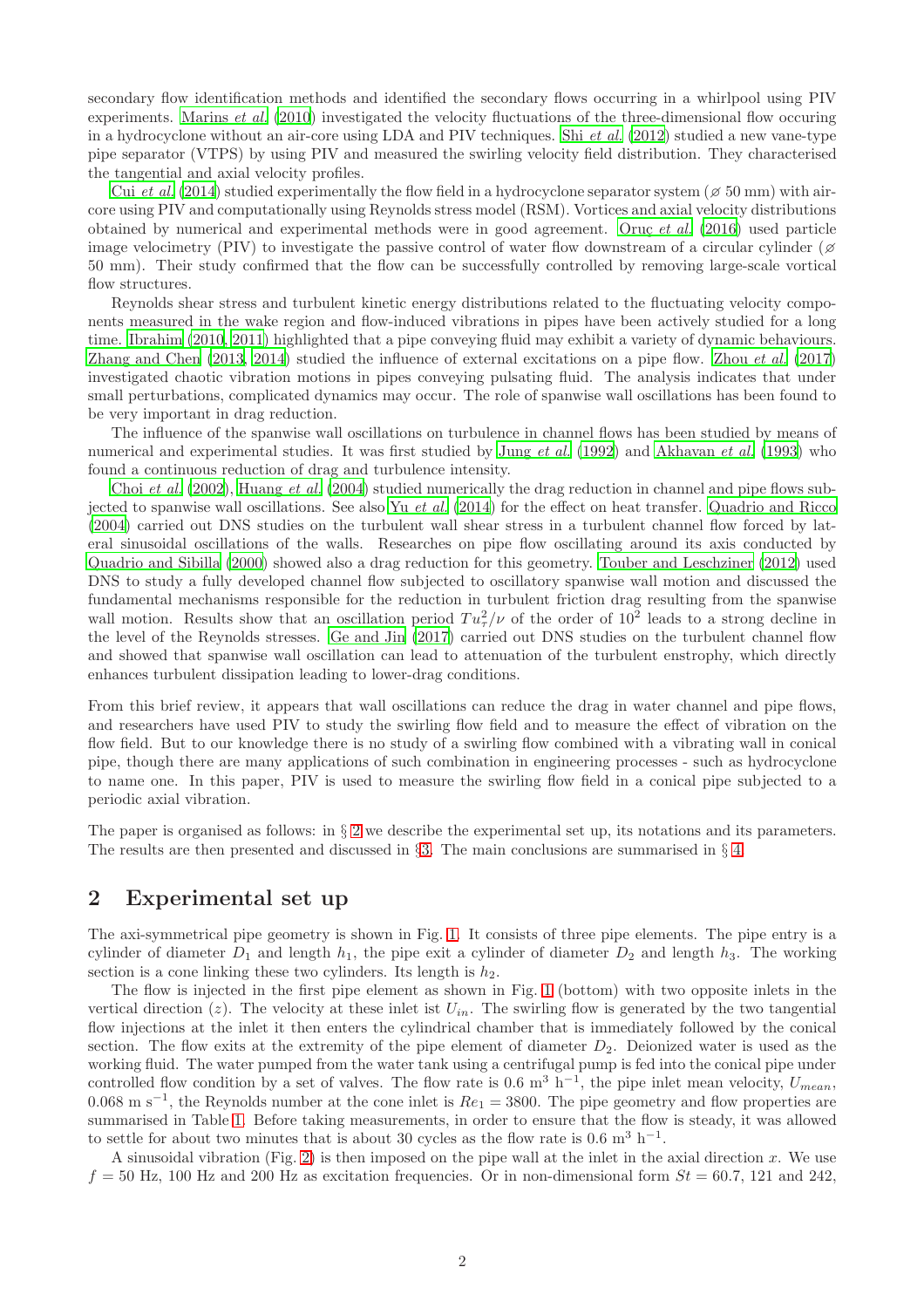

<span id="page-2-0"></span>Figure 1: Experimental set up, conical pipe geometry, details of the inlet injection at the bottom

where we define  $St$  the Strouhal number as

$$
St = \frac{f \, U_{mean}}{D_1} \tag{1}
$$

The vibration amplitude is 1 mm. The oscillation generating system consists of a frequency converter (HEA-



<span id="page-2-1"></span>Figure 2: Sinusoidal vibration showing the reference times  $t_1$ ,  $t_2$ ,  $t_3$  abd  $t_4$ .

200C), exciter (HEV-200). Its main function is to provide harmonic vibrations at different frequencies for the test section.

#### 2.1 Facilities, PIV system

The schematic diagram of the experimental apparatus is illustrated in Fig. [3.](#page-4-1) The measurements were carried out in the conical pipe element made of plexiglas. The deionized water was seeded with polystyrene particle tracers  $5 \mu m$  in size. The flow velocity is measured using PIV in the greyed vertical plan shown in Fig. [1](#page-2-0) that is in the vertical plane of axi-symmetry XOZ  $(y = 0)$ . In particular, velocity profiles are presented at  $x = S_1$ ,  $\mathcal{S}_2$  and  $\mathcal{S}_3$  - see Fig. [1.](#page-2-0)  $\mathcal{S}_3$  corresponds to the conical section end.

The PIV parameters are summarized in Table [2.](#page-3-1)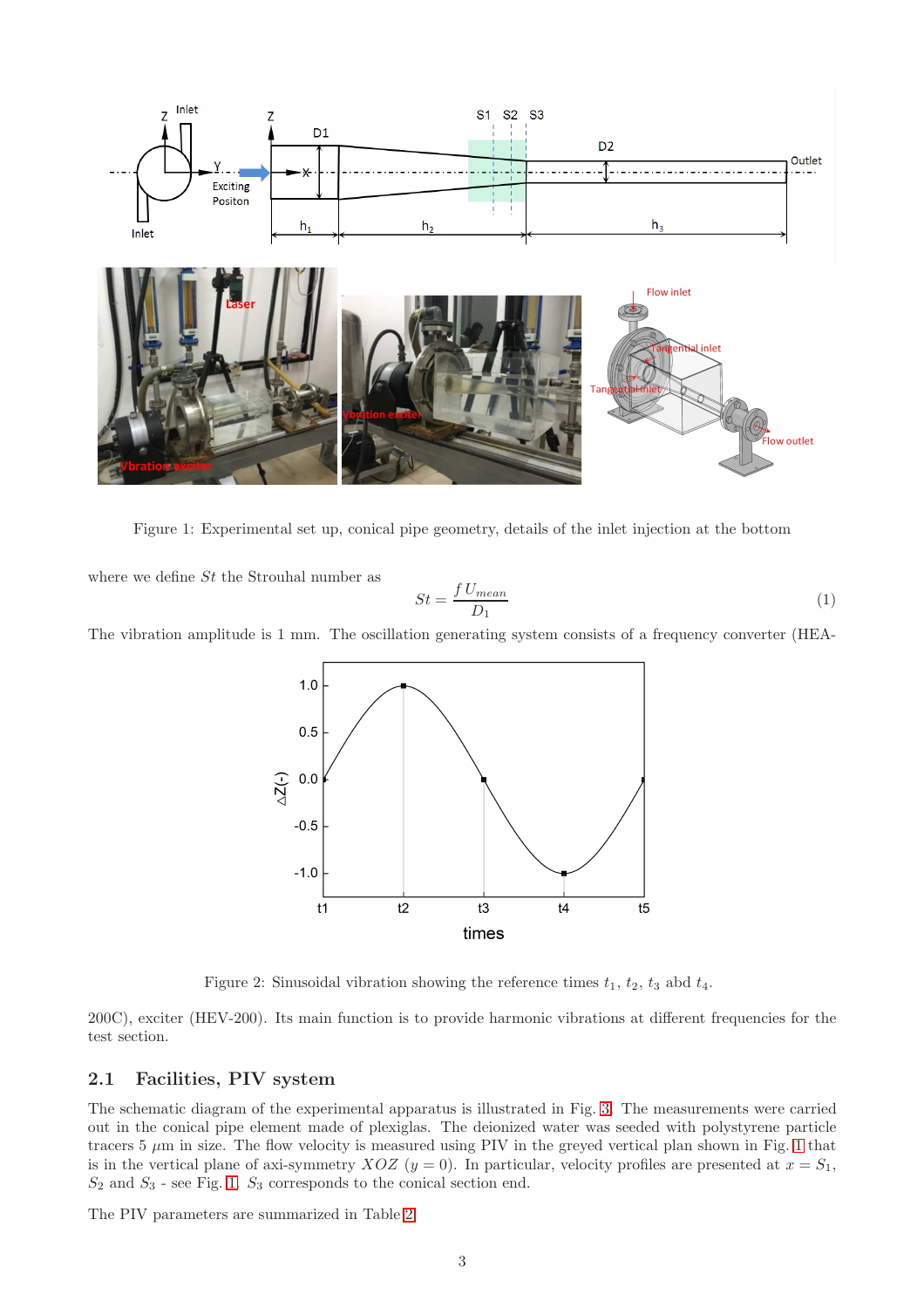<span id="page-3-0"></span>

|                                                          | Table 1: Experimental parameters. |                                  |                     |
|----------------------------------------------------------|-----------------------------------|----------------------------------|---------------------|
| quantity                                                 | symbol                            | value                            |                     |
| fluid                                                    |                                   | water                            |                     |
| mean velocity at the inlets                              | $U_{in}$                          | $0.135 \text{ m s}^{-1}$         |                     |
| cone inlet diameter                                      | $D_1$                             | $56 \text{ mm}$                  |                     |
| cone outlet diameter                                     | $D_2$                             | $21 \text{ mm}$                  | $0.375 D_1$         |
|                                                          |                                   |                                  |                     |
| mean velocity at $D_1$<br>inlet Reynolds number at $D_1$ | $U_{mean}$<br>$Re_1$              | $0.068 \text{ m s}^{-1}$<br>3800 |                     |
| volume flow rate                                         | Q                                 | $0.6~{\rm m^3~h^{-1}}$           | $0.167 \ell s^{-1}$ |
|                                                          |                                   |                                  |                     |
| inlet pipe length                                        | $h_1$                             | $83 \text{ mm}$                  | 1.482 $D_1$         |
| conical pipe length                                      | h2                                | $200 \text{ mm}$                 | $3.571 D_1$         |
| outlet pipe length                                       | $h_3$                             | $300 \text{ mm}$                 | 5.357 $D_1$         |
|                                                          |                                   |                                  |                     |
| 1st profile distance from inlet                          | $S_1$                             | $263 \text{ mm}$                 | 4.696 $D_1$         |
| 2nd profile distance from inlet                          | $S_2$                             | $273$ mm                         | 4.875 $D_1$         |
| 3rd profile distance from inlet                          | $S_3$                             | $283$ mm                         | 5.053 $D_1$         |
|                                                          |                                   |                                  |                     |
| excitation frequencies                                   |                                   | 50 Hz, 100 Hz, 200 Hz            |                     |
| Strouhal number                                          | St                                | 60.7, 121, 242                   |                     |

<span id="page-3-1"></span>Table 2: PIV parameters.

light sheet thickness  $\Delta_0$  1.5 mm seeding particle diameter  $5 \mu m$ pulse frequency  $10^4$  Hz

The 2D-PIV measurements were performed with a Dantec Dynamics A/S system. The light source was produced by a LPU550 solid pulse laser that produced high energy (200 mJ) pulses of green light (532 nm). The collimated laser beam was transmitted through a lens to generate a  $\Delta_0 = 1.5$  mm thick lightsheet. The reflected light was recorded at a frequency of 14 Hz by the CCD camera (FlowSence EO 4M) with  $2048 \times 2048$  pixels resolution. Images were calibrated from pictures of a reference target specially designed for the present purpose.

The water was seeded with polystyrene particle tracers  $5 \mu m$  in size gradually. We counted the number of particles in the interrogation window until it typically contains 6 to 10 particles per image.

The velocity in the conical pipe at an instant between each two consecutively recorded images was obtained by mean of PIV. Adaptive correlation (Dynamic Studio software) was processed on  $32 \times 32$  pixels-size final interrogation spots. Fast Fourier Transformation was adopted, with 50% overlap, which gives a  $32 \times 32$  grid step size.

Validation is performed by first applying peak validation on the image cross-correlation which gives a peak height of 0.1 and a peak height ratio of 1.2, and secondly by comparing each vector to its neighbours using the universal outlier detection algorithm. Vectors that deviate too much from their neighbours can be replaced by the average of the neighbours as a reasonable estimate of true velocities. Average Filter is used to filter out vector maps by arithmetically averaging over vector neighbours. No further filtering has been applied to the velocity fields in order to keep the whole measurement information.

During the experiment, to minimize the effects of reflection and refraction of the light beams, the conical working element was enclosed in a water-filled perspex cube tank of square section. In order to satisfy the high-image-density criterion, the interrogation window typically contained 6 to 10 particles per image.

For each experimental condition, the CCD camera captures 200 instantaneous velocity vector fields in the XOZ plan. The data were collected in 15 s. In order to achieve data sets large enough and reduce experimental error while not exceeding the camera capacity, the time delay between pulses ranged as  $100 \mu s$  (Cross frame time). According to the moving distance of the image particles in the shooting, in this experiment, the smallest cell size is  $32 \times 32$ . According to the flow velocity, the inter frame time is guaranteed to be  $1/2$  of the length of the particle moving in the smallest cell.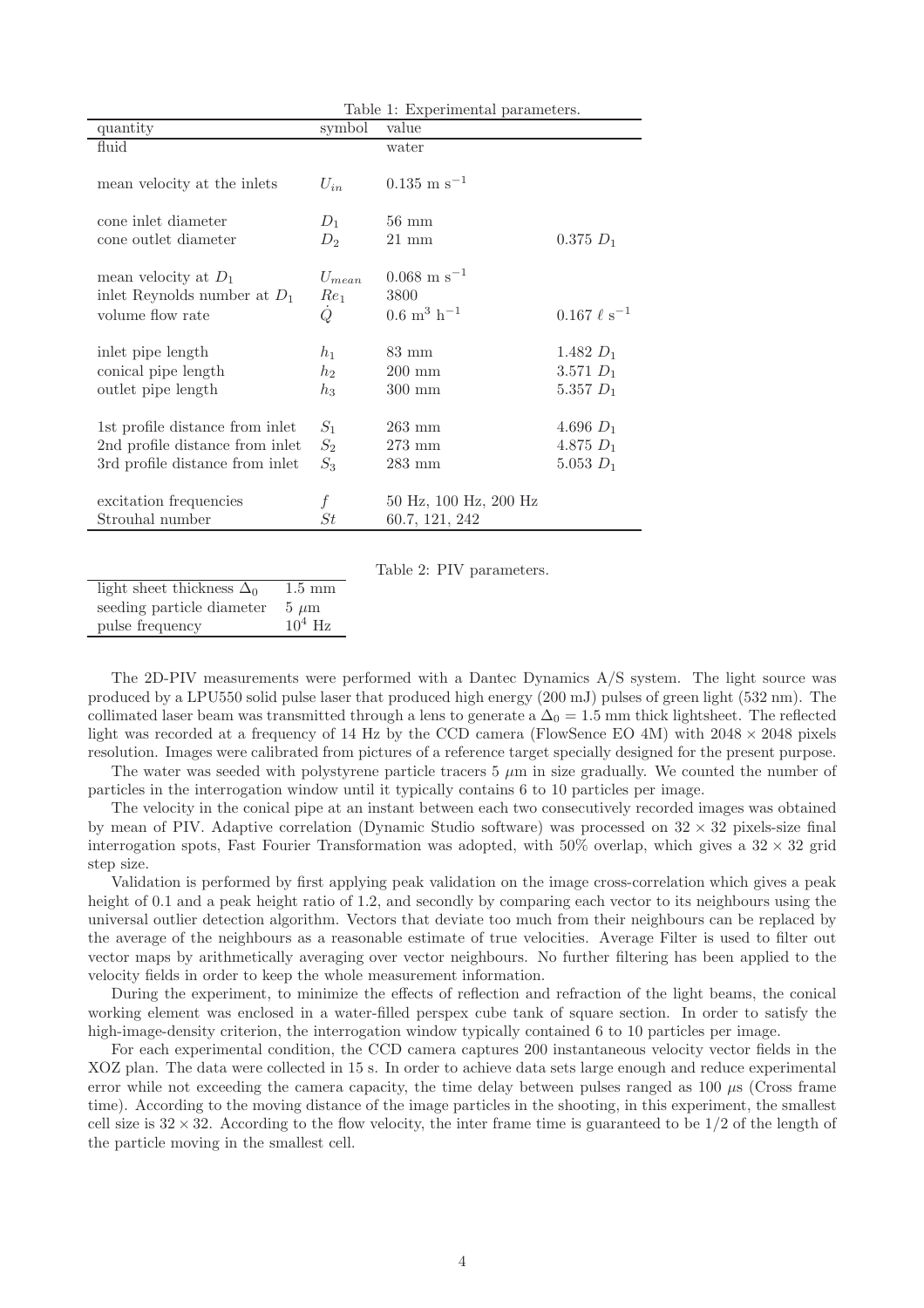

<span id="page-4-1"></span>Figure 3: PIV setup

#### <span id="page-4-2"></span>2.2 Experimental data analysis method

With PIV we can measure two components  $(U, W)$  of the instantaneous Eulerian velocity at each point in the laser sheet. The instantaneous velocity at a point  $(x, z)$  and time  $t_n$  obtained by PIV is  $(U(t_n), W(t_n))$ .  $t_n$  is the nth measurement time. The time average velocities at point  $(x, z)$  are

$$
\overline{U} = \frac{1}{N} \sum_{n=1}^{N} U(t_n)
$$
\n(2)

$$
\overline{W} = \frac{1}{N} \sum_{n=1}^{N} W(t_n)
$$
\n(3)

Where N is the total number of time samples. So the fluctuating velocities  $(u(t_n), w(t_n))$  are defined as

$$
u(t_n) = U(t_n) - \overline{U}
$$
\n<sup>(4)</sup>

$$
w(t_n) = W(t_n) - \overline{W}
$$
\n<sup>(5)</sup>

The instantaneous Reynolds stresses are given by  $u_i(t_n)u_j(t_n)$  where  $i, j = 1, 3$  and the average Reynolds stresses are defined as

$$
\overline{uu} = \frac{1}{N} \sum_{n=1}^{N} u(t_n)u(t_n)
$$
\n(6)

$$
\overline{ww} = \frac{1}{N} \sum_{n=1}^{N} w(t_n) w(t_n)
$$
\n<sup>(7)</sup>

$$
\overline{uw} = \frac{1}{N} \sum_{n=1}^{N} u(t_n) w(t_n)
$$
\n(8)

For the sake of comparison we define a mean velocity based on the diameter  $D_1$  as

$$
U_{mean} = \frac{4\dot{Q}}{\pi D_1^2} = 0.068 \text{ m s}^{-1}
$$
\n(9)

## <span id="page-4-0"></span>3 Results

### 3.1 Instantaneous velocity in one vibrating period -  $S_2$ -section

In Fig. [4,](#page-5-0) we plot the instantaneous profiles at 4 characteristic times in the vibration period. The different times are shown in Fig. [2,](#page-2-1) they subdivide the signal in 4 equal intervals.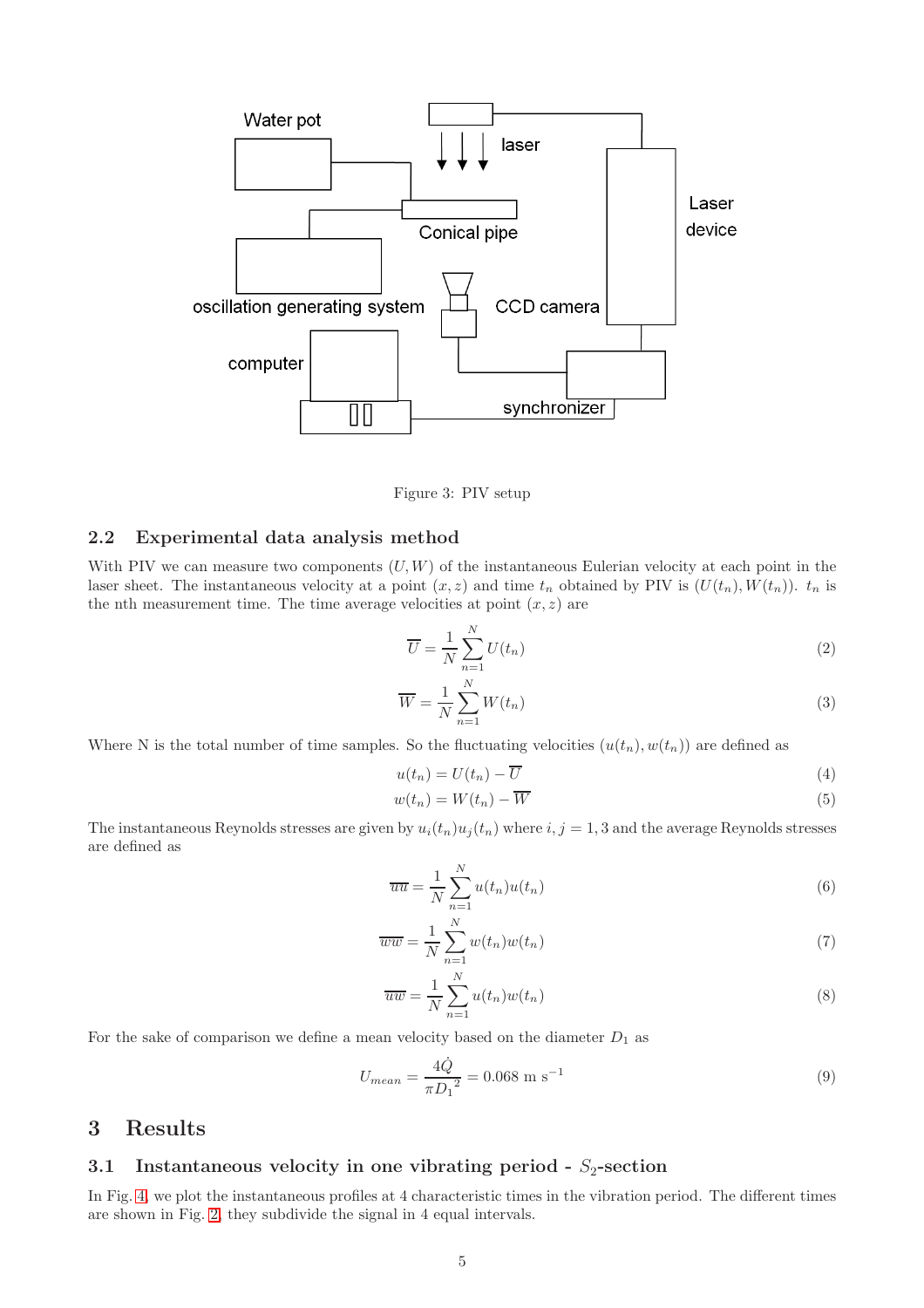

<span id="page-5-0"></span>Figure 4: Instantaneous velocity profiles at  $\blacksquare t_1$ ,  $\bullet t_2$ ,  $\blacktriangle t_3$  and  $\blacktriangledown t_4$  in section 2; top row to bottom row: 50 Hz, 100 Hz and 200 Hz. Left column axial velocity U, right column vertical velocity W.

For these instantaneous profiles, there is little effect of the time at which the profile is measured. The vertical velocity is always negative (we will come back to this point later on). As the frequency increases some oscillations in the profile can be seen.

#### 3.2 Effect of vibration on the mean velocities

We now study the mean and fluctuation components of the profiles as they are defined in § [2.2.](#page-4-2) We first study the effect of the periodic vibrations on the mean velocities U and W as functions of  $z/D$  as presented in Fig. [5.](#page-8-0)

#### 3.2.1 Without vibration

In the absence of vibration, except in the first section  $S_1$ , the axial velocity profile  $(\overline{U})$  is close to a symmetric profile and around  $U_{mean}$ . The vertical velocities W are all negative indicating the presence of secondary flows formed of at least two recirculation cells of the kind illustrated in Fig. [6a](#page-9-0). This secondary flow is known to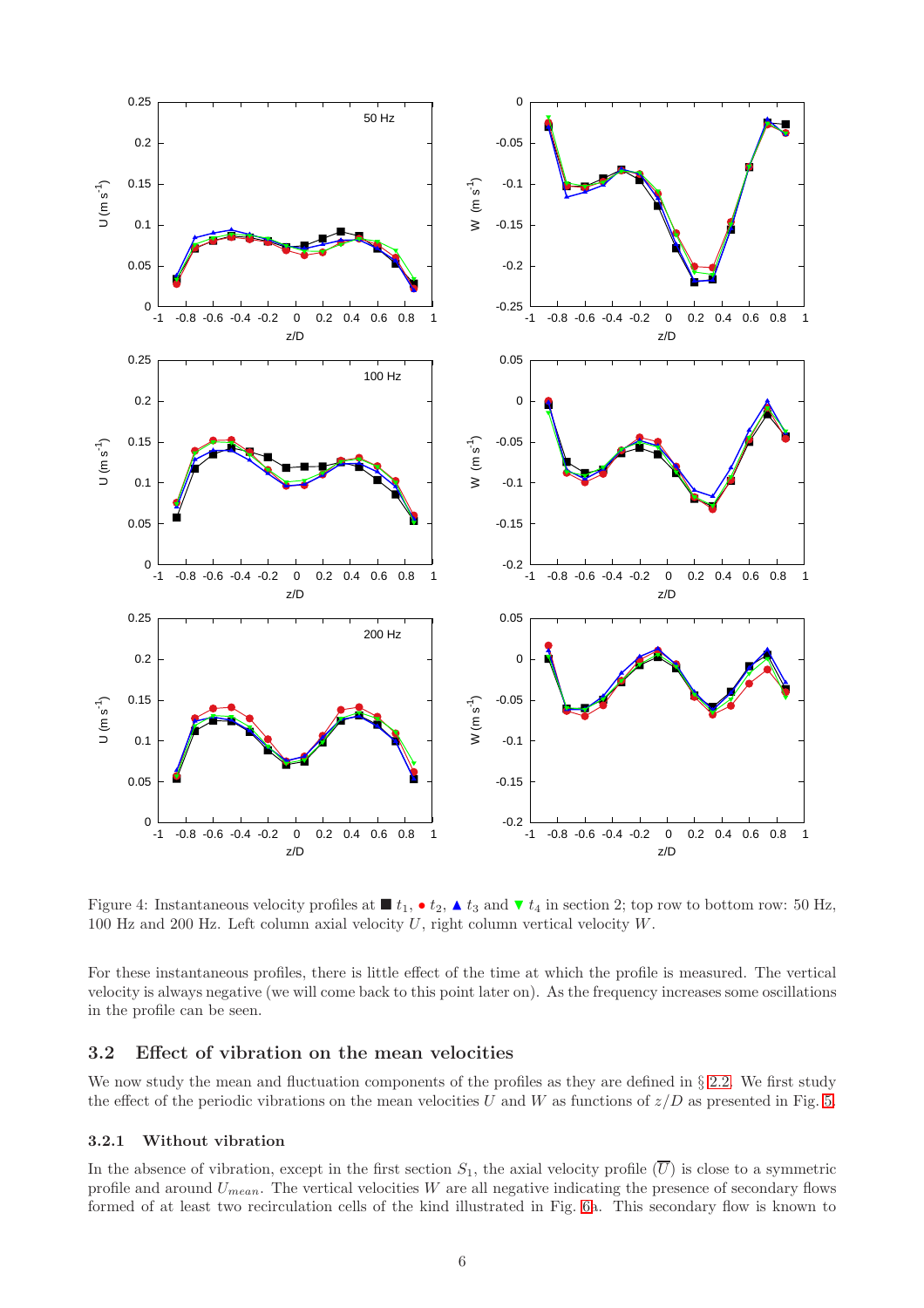exist after a bend in a pipe, here a similar effect would be caused by the forced tangential velocity component at the inlet. However, the flow topology in Fig. [6a](#page-9-0) is not compatible with a tangential velocity introduced at the inlet. So there must be a odd number of cells as illustrated in Fig. [6b](#page-9-0). Furthermore, in order to capture the negative velocity in the laser sheet which is a symmetry plane for the cone, the recirculation cells must not be symmetrical. There must be an even number of cells on one side and an odd number of cells on the other side of the laser sheet as shown in Fig[.6c](#page-9-0).

#### 3.2.2 With vibration

The vibrations tend to weaken that secondary cell, as can be observed on the left column of Fig. [5.](#page-8-0) As the frequency increases the vertical velocity decreases in absolute value. This is can be observed in all three sections.

The vibration also increases the meam velocity in the streamwise direction (except at  $S_1$  for  $f = 50$  Hz in the limited range  $-1 \lt z/D_1 \lt -0.75$ . But this can only be true in this particular vertical laser plan. Indeed the mass flow rate is constant so the streamwise velocity cannot be increased everywhere. There is no monotonic effect of the frequency on the streamwise mean velocity  $\overline{U}$ . The maximum increase is obtained for  $f = 100$  Hz and then the increase is slightly less for  $f = 200$  Hz. This is indeed to be expected as the mass flow rate must be conserved.

The vibration effect on the vertical velocity  $(\overline{W})$  is more systematic. It is monotonically increased in relative value, decreased in absolute value as the frequency increases (except perhaps for  $z/D_1 \geq 0.75$  where the effect of vibration is negligible). This could be an indication that the secondary flow is damped and the tangential flow near the wall is strengthened.

#### 3.3 Reynolds stress on section  $S_2$

Figure [7](#page-10-0) shows the effect of the periodic vibrations on the Reynolds stresses. The profiles are presented as functions of the vertical axis  $(z/D)$  for the three components of the stress tensor  $\overline{uw}$ ,  $\overline{ww}$  and  $\overline{uw}$ . The vibration clearly decreases the fluctuation intensity. The results for the cases with vibration are emphasised in the left column with a larger magnification. It is clear that the fluctuations drop significantly to about a tenth of their initial value without vibration. It is worth noting as well that the cross-correlation  $\overline{uw}$  is particularly small when vibration is added which is a further indication that the vibrating wall is destroying the scenario conjectured in Fig. [6c](#page-9-0).

### <span id="page-6-4"></span>4 Conclusion

PIV measurements were conducted in the vertical plane section of a conical pipe. The flow is injected tangentially to create a swirling motion and some harmonic vibrations are applied at the wall in the direction of the mean flow.

From the PIV measurements we have clear evidence of a complex flow topology developing in the conical section of the pipe. We concluded that there must be an asymmetrical distribution of recirculation zones with a odd number of cells. That recirculation topology is weakened but not destroyed by the effect of the wall periodic vibrations. Vibrations have a clear effect on the turbulence fluctuation decreasing them dramatically. Further work would be necessary in particular in other laser plans as the flow is not axi-symetrical.

### 5 Acknowledgement

This research was supported by the National Natural Science Foundation of China (11402051), the Natural Science Foundation of Heilongjiang Province of China (QC2016003).

### References

<span id="page-6-2"></span>Akhavan, R., Jung, W. J. and Mangiavacchi, N. [1993] Control of wall turbulence by high frequency spanwise oscillation, in *Shear Flow Conference, Orlando: AIAA* (AIAA), pp. AIAA–93–3282.

- <span id="page-6-3"></span>Choi, J. I., Xu, C.-X. and Sung, H. J. [2002] Drag reduction by spanwise wall oscillation in wall-bounded turbulent flows, *AIAA journal* 40(4), 842–850.
- <span id="page-6-1"></span>Cui, B., Wei, D., l. Gao, S., g. Liu, W. and q. Feng, Y. [2014] Numerical and experimental studies of flow field in hydrocyclone with air core, *Transactions of Nonferrous Metals Society of China* 24(8), 2642–2649.
- <span id="page-6-0"></span>Doby, M., Kraipech, W. and Nowakowski, A. [2005] Numerical prediction of outlet velocity patterns in solidliquid separators, *Chemical Engineering Journal* 111(2-3), 173–180.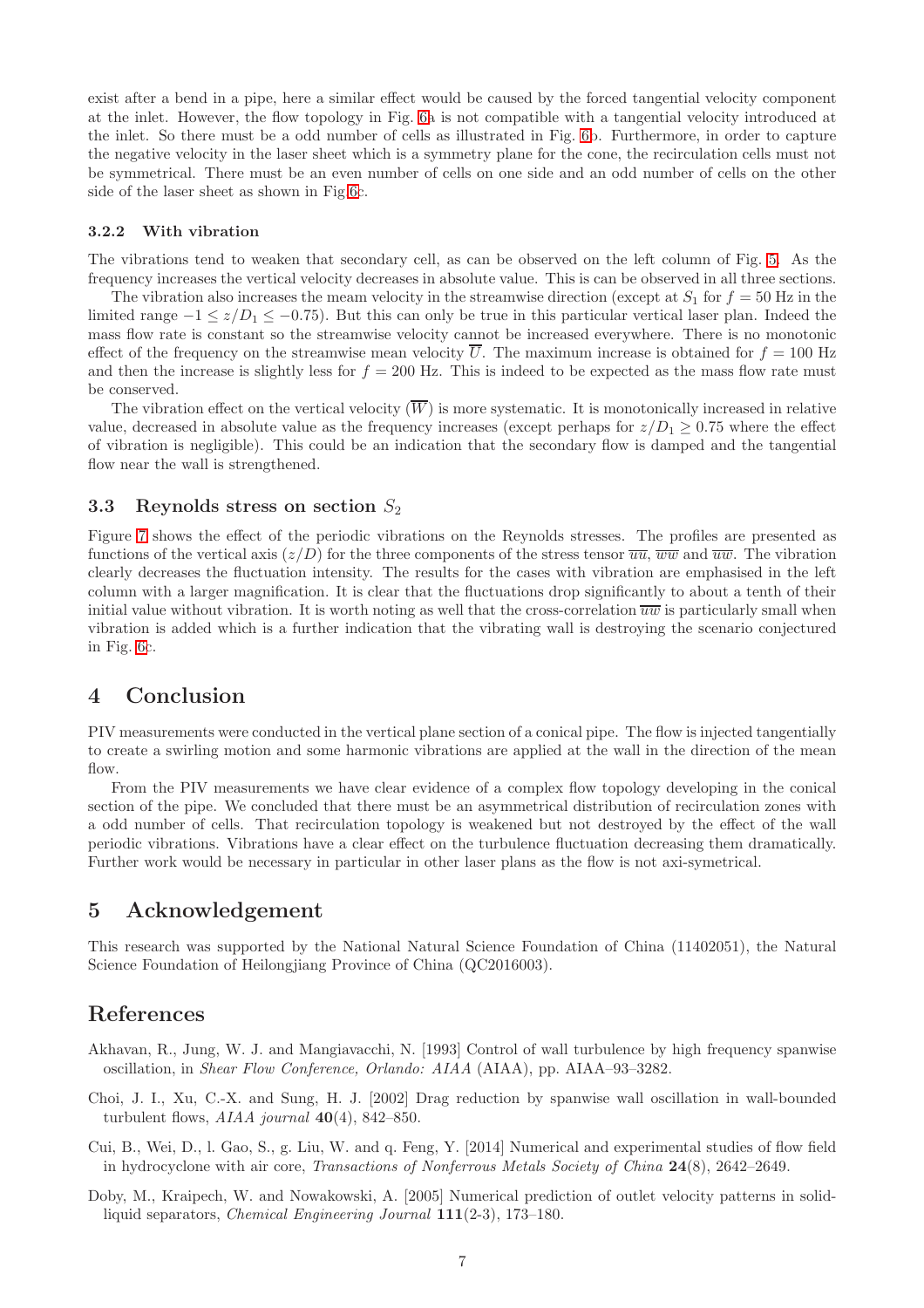- <span id="page-7-1"></span>Doby, M., Nowakowski, A., Nowak, E. and Dyakowski, T. [2007] Numerical and experimental examination of swirl flow in a cylindrical container with rotating lids, *Minerals Engineering* 20(4), 361–367.
- <span id="page-7-19"></span>Ge, M. and Jin, G. [2017] Response of turbulent enstrophy to sudden implementation of spanwise wall oscillation in channel flow, *Applied Mathematics & Mechanics* 38(6), 1–12.
- <span id="page-7-2"></span>Hsieh, K. T. and Rajamani, R. K. [1991] Mathematical model of the hydrocyclone based on physics of fluid flow, *AIChE Journal* 37(5), 735–746.
- <span id="page-7-14"></span>Huang, W. X., Xu, C. X., Cui, G. X. and ... [2004] Mechanism of drag reduction by spanwise wall oscillation in turbulent channel flow, *Acta Mech Sin* 36(1), 24–30.
- <span id="page-7-8"></span>Ibrahim, R. A. [2010] Overview of mechanics of pipes conveying fluids - part i: fundamental studies, *ASME Journal of Pressure Vessel Technology* 132, 034001.
- <span id="page-7-9"></span>Ibrahim, R. A. [2011] Mechanics of pipes conveying fluidspart ii: applications and fluid elastic problems, *ASME Journal of Pressure Vessel Technology* 132, 024001.
- <span id="page-7-4"></span>Jakubowski, M. [2015] Secondary flow occurring in a whirlpool separator a study of phenomena observation, simulation and measurements. *Chemical and Process Engineering* 36(3), 277–289.
- <span id="page-7-13"></span>Jung, W. J., Mangiavacchi, N. and Akhavan, R. [1992] Suppression of turbulence in wallbounded flows by highfrequency spanwise oscillation, *Physics of Fluids A: Fluid Dynamics* 4(8), 1605–1607.
- <span id="page-7-3"></span>Lim, E., Chen, Y. R., Wang, C. and Wu, R. [2010] Experimental and computational studies of multiphase hydrodynamics in a hydrocyclone separator system, *Chemical Engineering Science* 65(24), 6415–6424.
- <span id="page-7-5"></span>Marins, L., Duarte, D., Loureiro, J., Moraes, C. and Freire, A. S. [2010] LDA and PIV characterization of the flow in a hydrocyclone without an air-core, *Journal of Petroleum Science and Engineering* 70(3), 168–176.
- <span id="page-7-0"></span>Nowakowski, A. and Doby, M. [2008] The numerical modelling of the flow in hydrocyclones, *KONA Powder and Particle Journal* 26, 66–80.
- <span id="page-7-7"></span>Oruç, V., Akilli, H. and Sahin, B. [2016] Piv measurements on the passive control of flow past a circular cylinder, *Experimental Thermal and Fluid Science* 70, 283–291.
- <span id="page-7-16"></span>Quadrio, M. and Ricco, P. [2004] Critical assessment of turbulent drag reduction through spanwise wall oscillations, *Journal of Fluid Mechanics* 521(12), 251–271.
- <span id="page-7-17"></span>Quadrio, M. and Sibilla, S. [2000] Numerical simulation of turbulent flow in a pipe oscillating around its axis, *Journal of Fluid Mechanics* 424(12), 217–241.
- <span id="page-7-6"></span>Shi, S., Xu, J., Sun, H., Zhang, J., hui Li, D. and Ying-xiang [2012] Experimental study of a vane-type pipe separator for oilwater separation, *Chemical Engineering Research and Design* 90(10), 1652–1659.
- <span id="page-7-18"></span>Touber, E. and Leschziner, M. [2012] Near-wall streak modification by spanwise oscillatory wall motion and drag-reduction mechanisms, *J. Fluid Mech.* 693(2), 150–200.
- <span id="page-7-15"></span>Yu, Z., Mao, X. and Jaworski, A. J. [2014] Experimental study of heat transfer in oscillatory gas flow inside a parallel-plate channel with imposed axial temperature gradient, *International Journal of Heat and Mass Transfer* 77, 1023 – 1032.
- <span id="page-7-10"></span>Zhang, Y.-L. and Chen, L.-Q. [2013] External and internal resonances of the pipe conveying fluid in the supercritical regime, *Journal of Sound and Vibration* 332(9), 2318–2337.
- <span id="page-7-11"></span>Zhang, Y.-L. and Chen, L.-Q. [2014] Steady-state response of pipes conveying pulsating fluid near a 2:1 internal resonance in the supercritical regime, *International Journal of Applied Mechanics* 06(05), 1450056.
- <span id="page-7-12"></span>Zhou, S., Yu, T.-J., Yang, X.-D. and Zhang, W. [2017] Global dynamics of pipes conveying pulsating fluid in the supercritical regime, *International Journal of Applied Mechanics* 09(02), 1750029.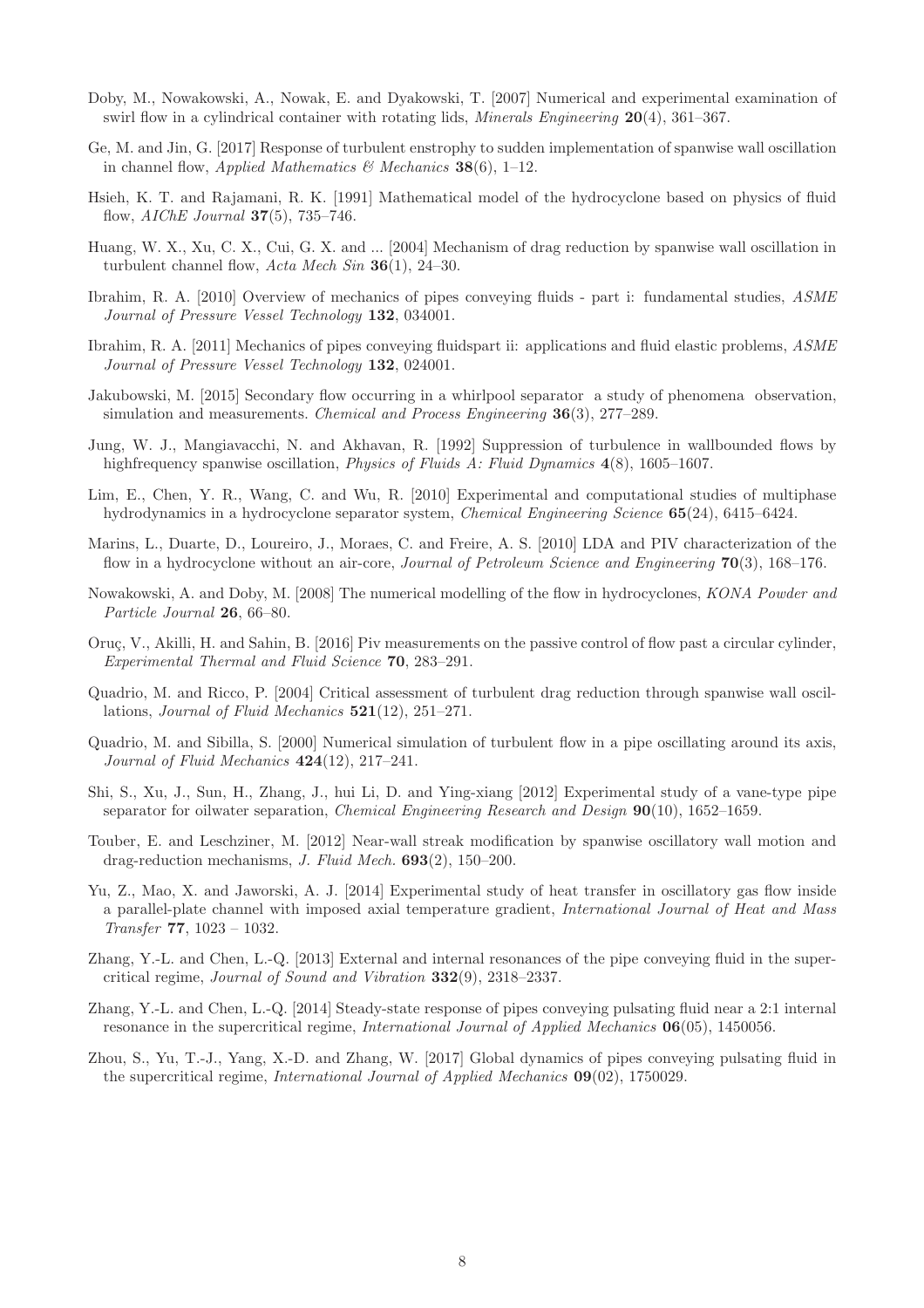

<span id="page-8-0"></span>Figure 5: Mean velocity profiles at the different sections, from top to bottom  $S_1$ ,  $S_2$  and  $S_3$ , and for different vibration frequencies:  $\blacksquare$  no vibration,  $\bullet$  50 Hz,  $\blacktriangle$  100 Hz,  $\blacktriangledown$  200 Hz. Left column axial velocity  $\overline{U}$ , right column vertical velocity  $\overline{W}$ .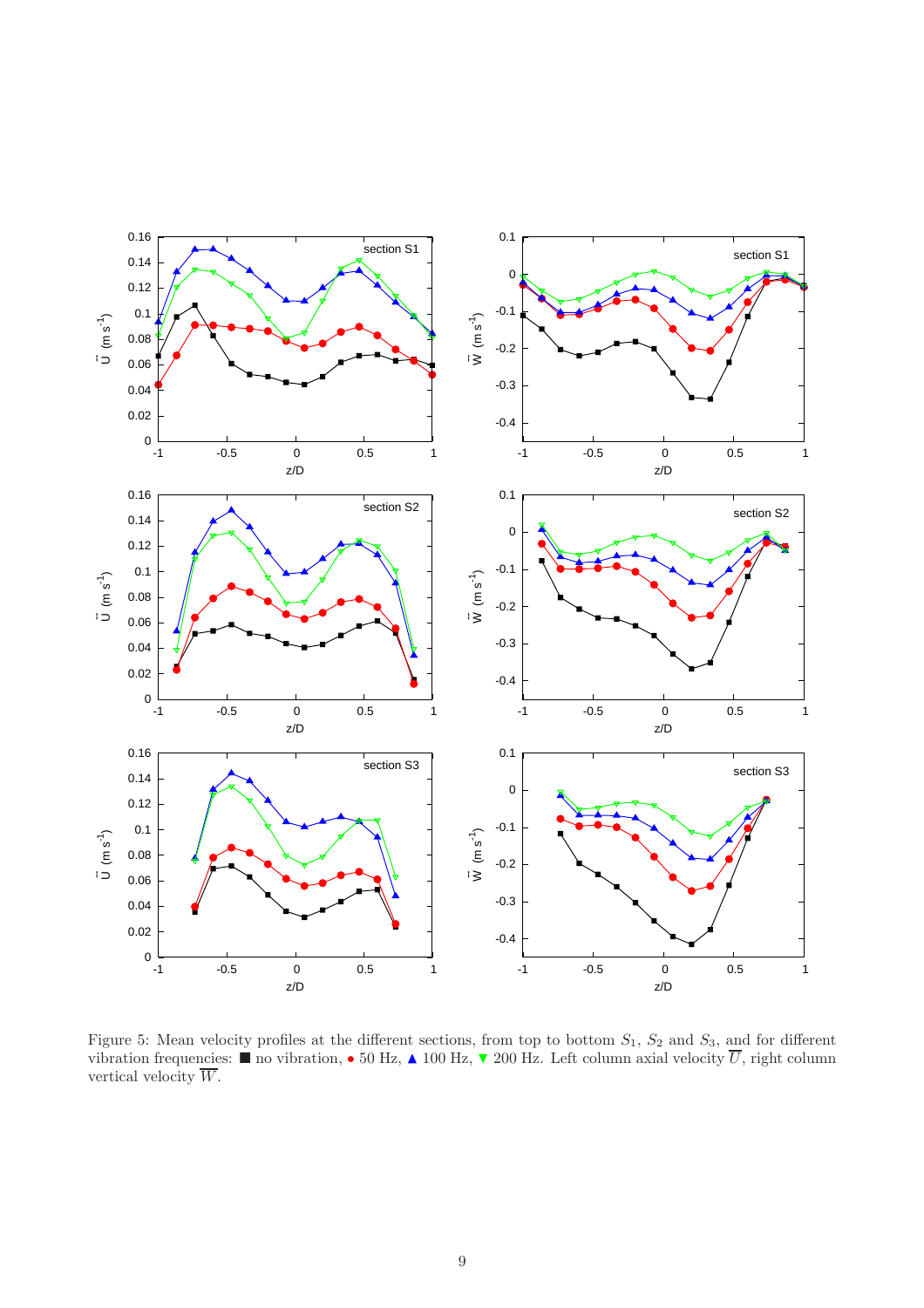

<span id="page-9-0"></span>Figure 6: a) Secondary flow existing after a pipe bend. b) Possible recirculation cells due to tangential velocity. c) A type of recirculation cells showing negative vertical velocity in the laser plan.